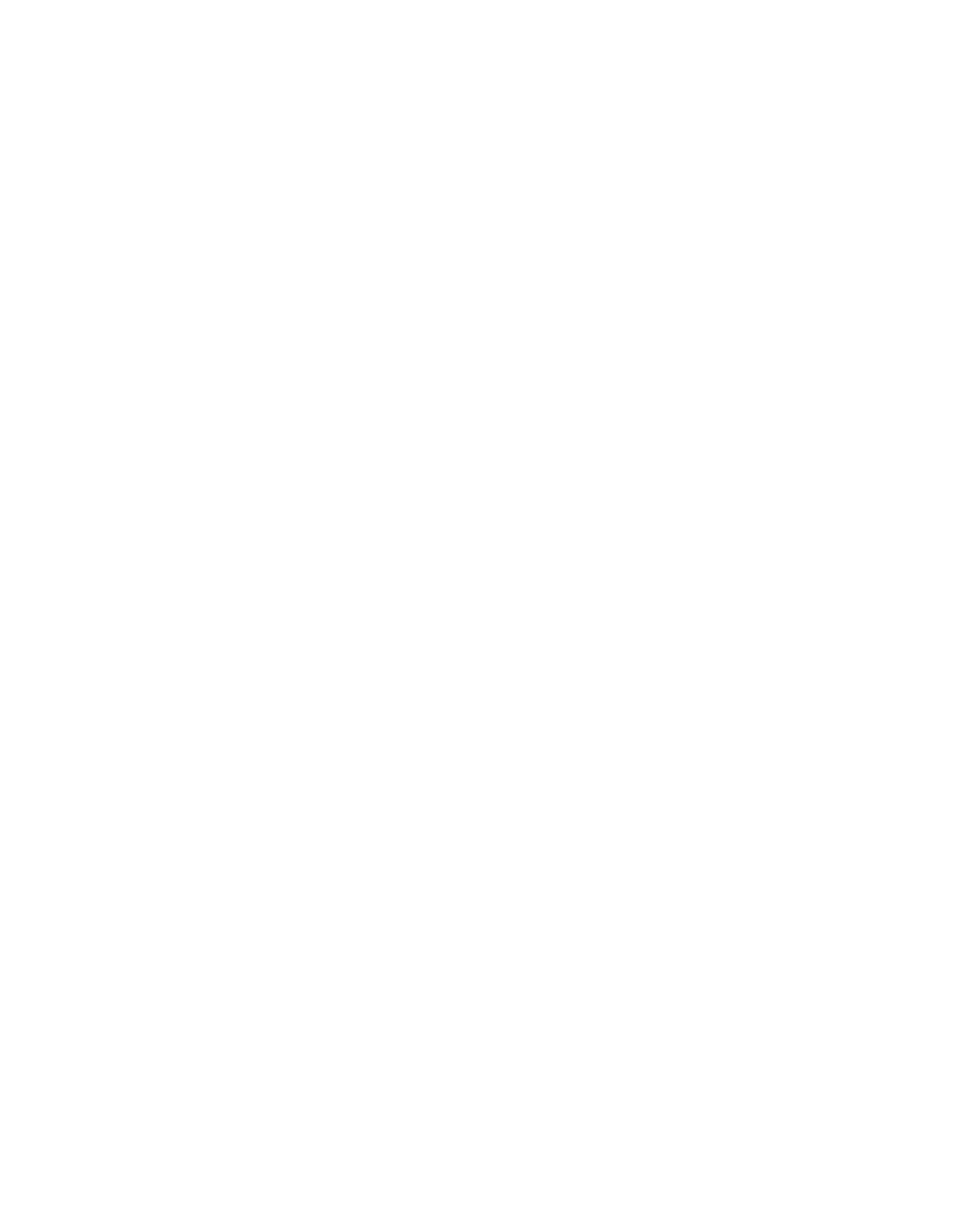# **Table of Contents**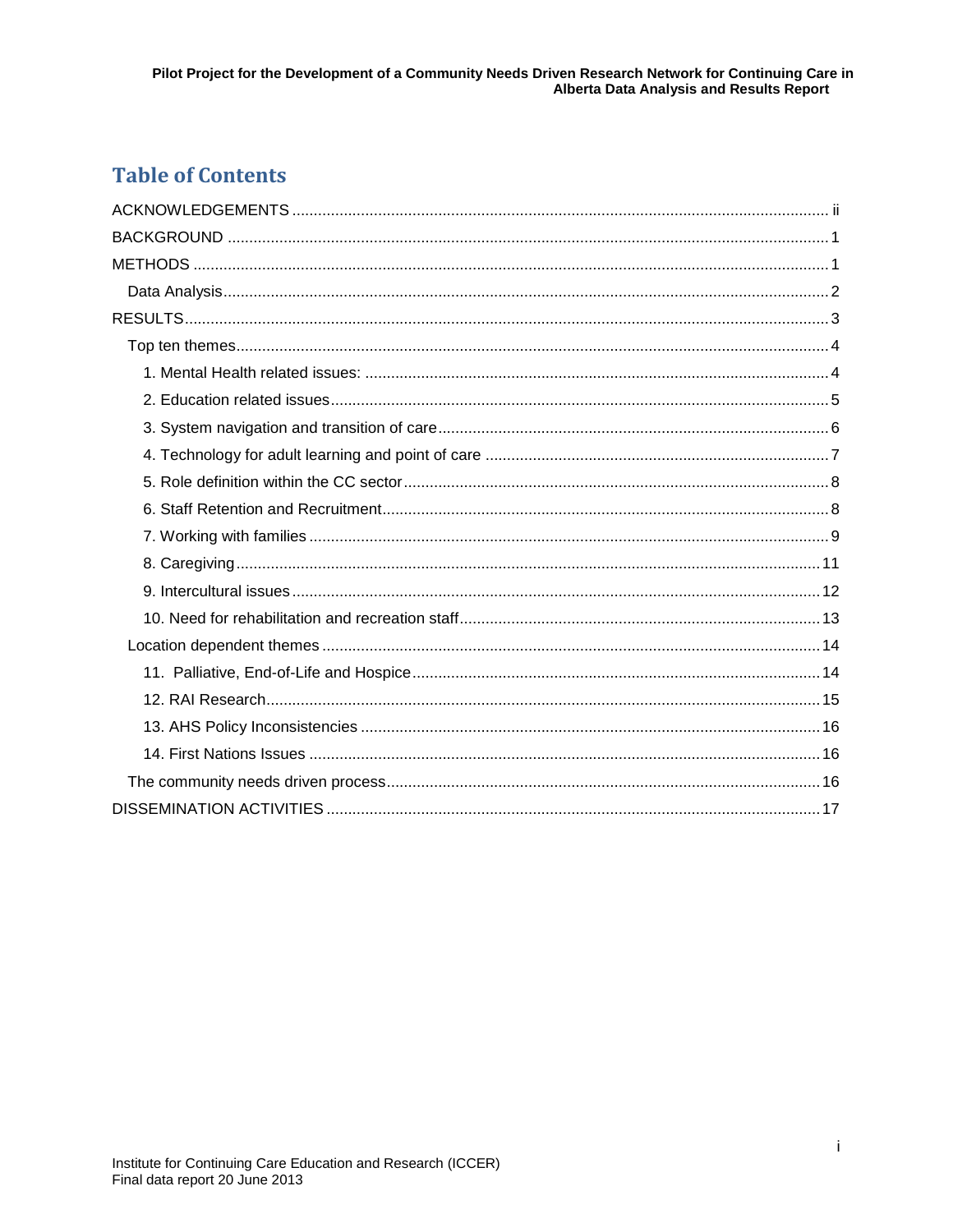# <span id="page-3-0"></span>**ACKNOWLEDGEMENTS**

The project was funded through a Strategic Initiative Grant from Alberta Innovates Health Solutions.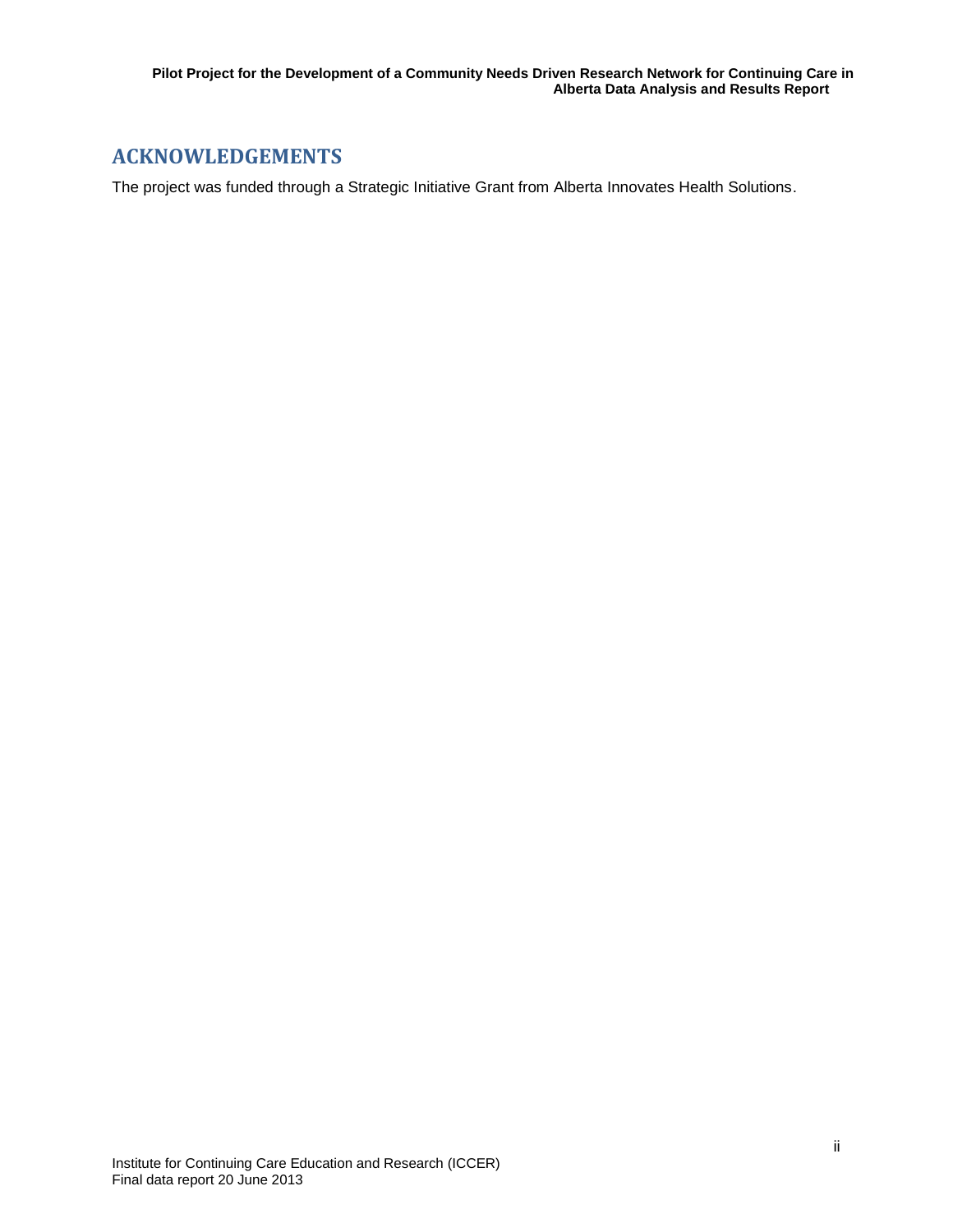# <span id="page-4-0"></span>**BACKGROUND**

In 2012, as part of the development of a Community Needs Driven Research Network (CNDRN), ICCER conducted a consultation process across Alberta using qualitative research methods. The purpose was to identify priority themes and issues for research to improve practice, from the perspective of front-line workers in the continuing care (CC) sector.

Focus groups and interviews were used to collect data from continuing care front-line staff across central and southern Alberta. In addition, four community network events in Northern Alberta, previously conducted by ICCER, were separately analyzed: one each in Grande Prairie and Slave Lake, and two in the Regional Municipality of Wood Buffalo. Even though the events included other topics, the data analysis focused on two particular topics discussed by participants during the event: 1) gaps and issues in CC; and 2) how research could improve practice and care in CC.

## <span id="page-4-1"></span>**METHODS**

A total of seven focus groups and three interviews (four participants) were facilitated in five cities across the province (Figures 1 and 2).



Figure 1: Participants per data collection technique Figure 2: Participants per data collection site



Participants

30

5 4



Sixty-nine front-line workers from nine cities/ towns of the province participated in the consultation process (see Figure 3).

Figure 3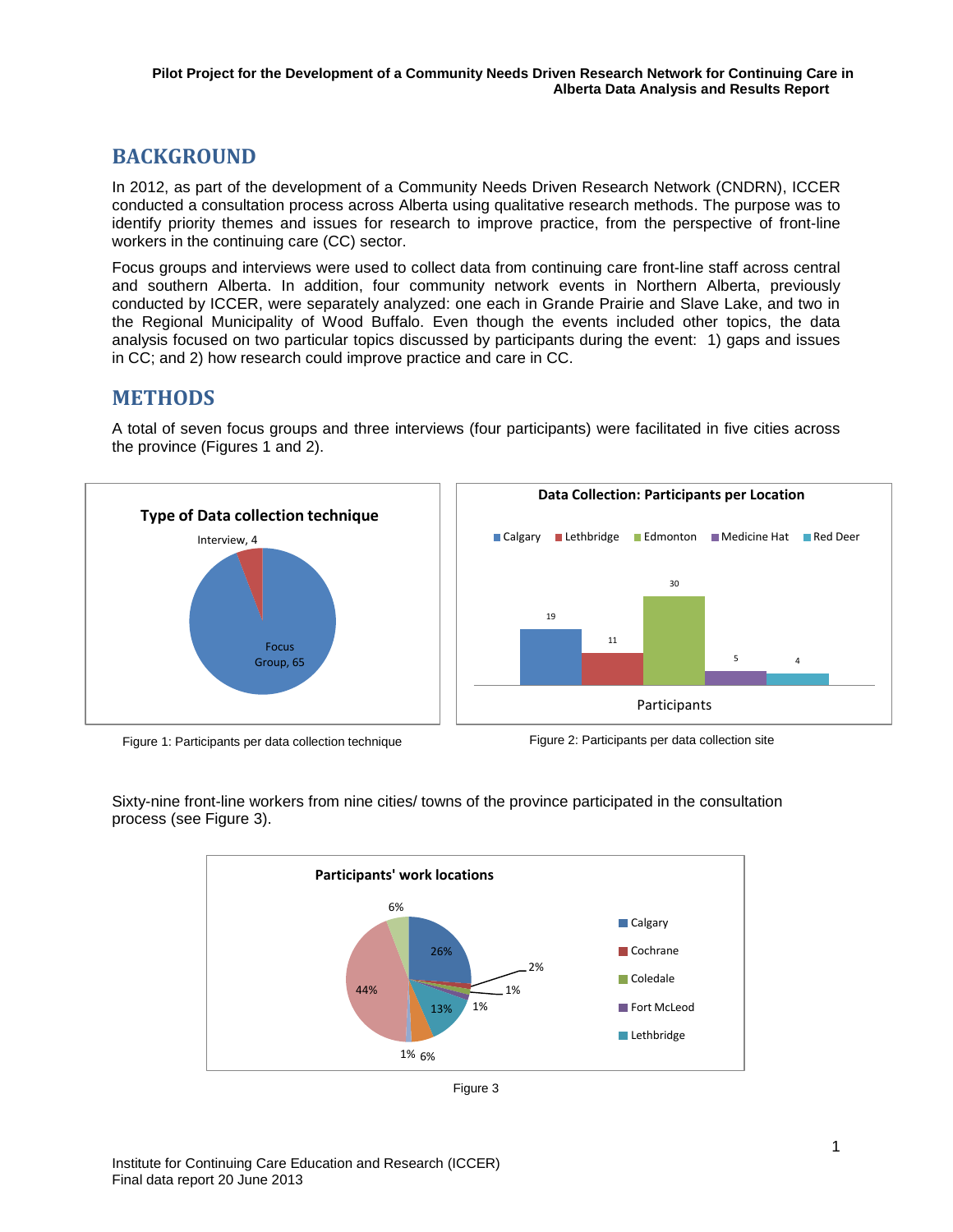The percentage of participants from private, not-for-profit, and AHS provider organizations were roughly equal (See Figure 4).





Participants in this consultation process represented a wide range of disciplines, licensed and nonlicensed professionals working in the continuum of care (Table 1).

| <b>Participants' Roles</b>                           |                              |  |  |
|------------------------------------------------------|------------------------------|--|--|
| <b>Row Labels</b>                                    | <b>Count of Overall Role</b> |  |  |
| Administrator/Manager/Director of care               | 22                           |  |  |
| Professional practice leads                          | 12                           |  |  |
| <b>Education (Examples learning</b><br>consultant)   | 7                            |  |  |
| HCA                                                  | 7                            |  |  |
| Nursing staff (NP/RN/LPN)                            | 6                            |  |  |
| Non- direct care staff<br>(housekeeping/dining room) | 6                            |  |  |
| <b>Rehabilitation Staff</b>                          | 4                            |  |  |
| <b>Recreation Staff</b>                              | 3                            |  |  |
| Physician                                            | $\overline{2}$               |  |  |
| <b>Grand Total</b><br>Table 4: Daubahaast salaa      | 69                           |  |  |

Table 1: Participant roles

Also, 75 participants took part in the community networking events in Northern Alberta, including local health care providers, municipal representatives, local citizens, colleges, professional associations and Alberta government and health representatives. These events were analyzed separately due to the difference in nature and session facilitation.

## <span id="page-5-0"></span>**Data Analysis**

QSR NVivo 10<sup>®</sup> software was used for data analysis tasks. A coding scheme was developed according to the emerging data and was then used across sessions. This coding scheme served as the initial node structure in NVivo 10<sup>®</sup>.

Data analysis was conducted in two phases. In the first phase a manifest content analysis of interviews and focus groups transcripts was performed in order to determine the frequency with which each particular theme emerged in the data. The themes were used as initial coding categories (nodes) and were then applied to all interviews and focus groups (sources) by one coder. New emerging themes identified by the coder and by the session facilitator and project manager were added, leading to refinement of themes. This first phase was then discussed with the session's facilitator to corroborate the data and to explore themes according to the session's notes. In a second phase, a latent content analysis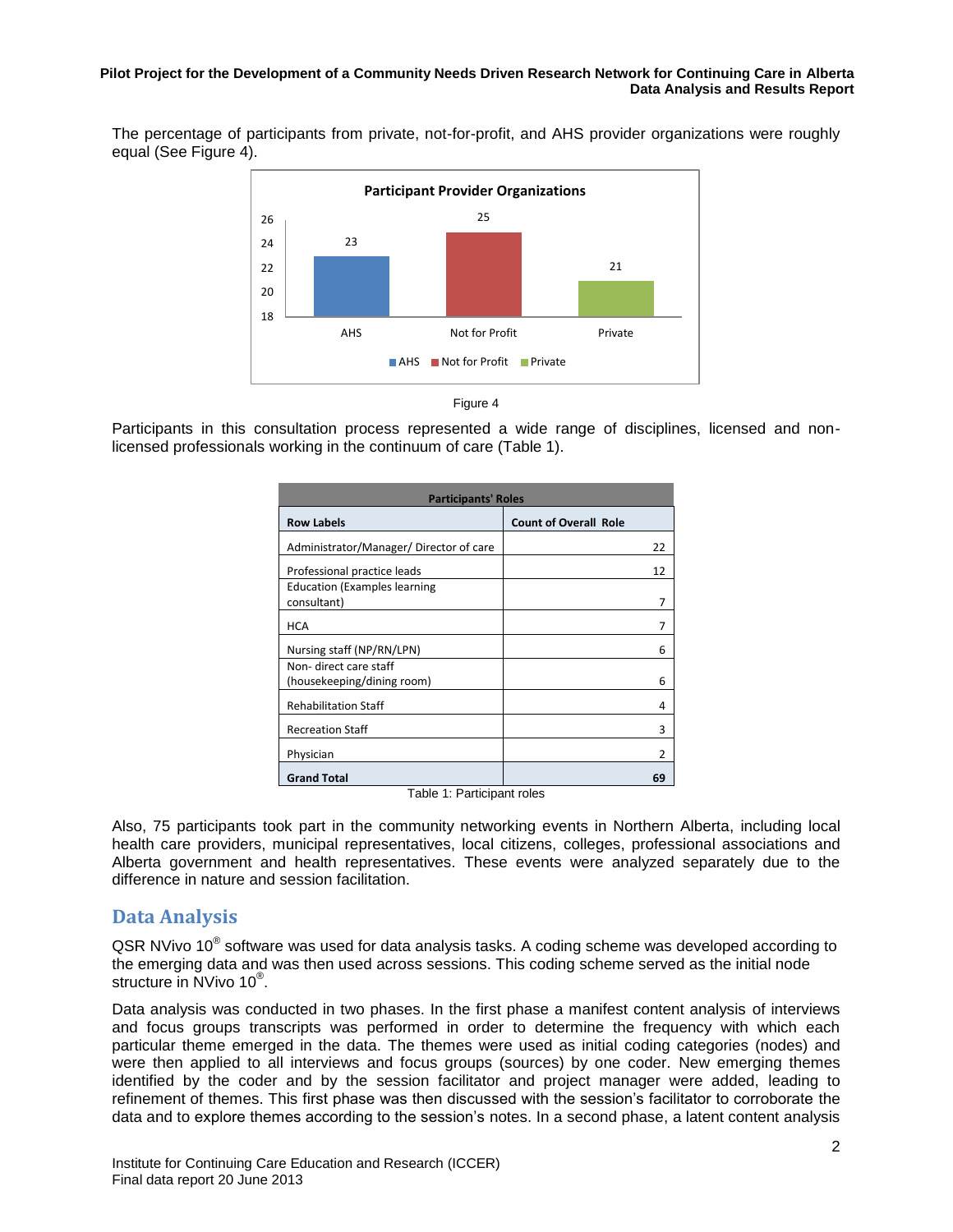was performed in order to explore the meaning of these themes and the issues related to each one of them, according to participants.

The Northern Alberta community networking events were separately analyzed. The same initial coding scheme was used and emergent themes were added to refine the node structure.

# <span id="page-6-0"></span>**RESULTS**

Table 2 presents the top ten themes identified by participants in the CNDRN pilot project (including results from both the consultation process and the community networking events) The sources column represents the number of data collection sessions (interviews, focus groups, and community events) in which the themes were identified as important. The references column represents the number of quotes in the text that make reference to these issues as being important.

| Theme                                           | Sources $(n=14)$ | <b>References</b> |
|-------------------------------------------------|------------------|-------------------|
| Mental Health related issues                    | 11               | 105               |
| Education related issues                        | 13               | 95                |
| System navigation and transition of care        | 11               | 80                |
| Technology for adult learning and point of care | 10               | 64                |
| Role definition within the CC sector            | 10               | 61                |
| Staff retention and recruitment                 | 10               | 51                |
| Working with families                           | 8                | 51                |
| Caregiving                                      | 11               | 39                |
| Intercultural issues                            | 6                | 33                |
| Need for Recreation and Rehabilitation staff    | 5                | 27                |

Table 2: CNDRN consultation, Top ten themes

In addition to the top ten themes, four additional themes emerged as being highly important in certain areas of the province. Table 3 shows these themes and the area in which they were most frequently identified.

| <b>Theme</b>                             | <b>Province Area</b> |
|------------------------------------------|----------------------|
| Palliative Care, end of life and hospice | Edmonton             |
| <b>RAI Research</b>                      | Calgary and Edmonton |
| AHS Policy Inconsistencies               | Southern Alberta     |
| <b>First Nations issues</b>              | Northern Alberta     |

Table 3: Four special themes, location-dependent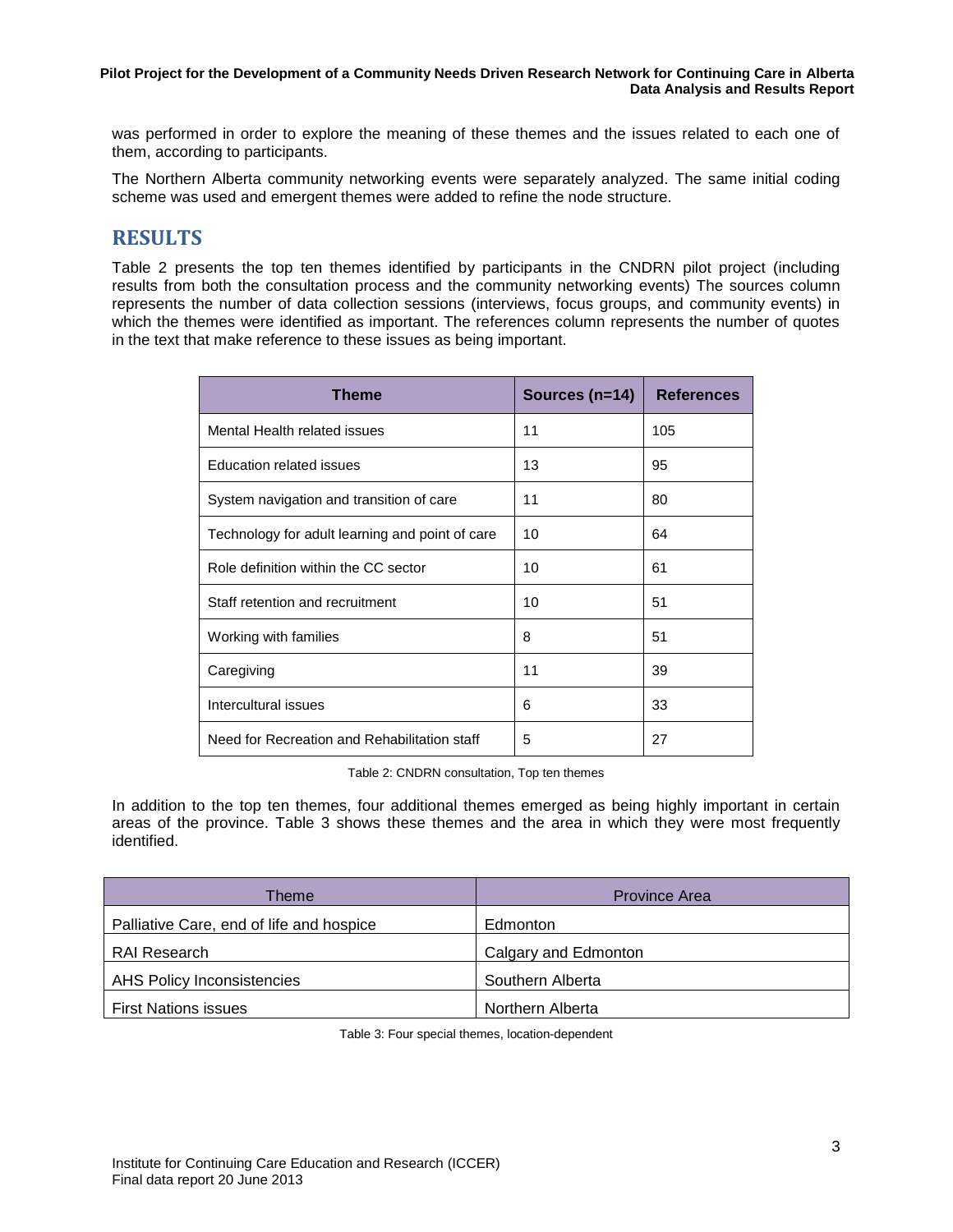## <span id="page-7-0"></span>**Top ten themes**

The following is a description of each of the top five themes, how the theme was defined by participants, and the issues related to it.

## <span id="page-7-1"></span>**1. Mental Health related issues:**

1.1 Challenging behaviours is considered the most representative issue around mental health. Participants reported little education of staff in terms of management, lack of strategies for adequate care giving of people with challenging behaviours, and poor community education and knowledge that results in stigma of people with challenging behaviours. Participants also reflected on the relation between challenging behaviours and other contextual factors such as: i) continuous moving of the client between facilities; ii) lack of rehabilitation and recreation activities; and iii) language barriers with staff. These may cause the client to become anxious and to be "labeled as having challenging behaviours" but perhaps what is required, is a different approach to care. These factors impact care and the navigation of these clients throughout the system. For example, participants proposed questions such as: i) how to develop a care plan; ii) what strategies can be used to manage challenging behaviours; iii) what is the most adequate assessment that can reliably and consistently reflect their functioning; and iv) what resources can staff have at the bedside or in the home in order to manage these behaviours. It is worth noting that the other two issues were identified as strongly related to challenging behaviours (1.2 and 1.3).

#### Examples:

- $\bullet$ "The staff haven't got the training in mental health so they don't know how to recognize signs that maybe they are becoming acute again and maybe they need to have admission to acute psychiatry or how to manage these behaviours."
- "The staff are having to make pretty complicated decisions around what to do when they run into situations in the home and they don't have any immediate backup. It's not like they can run down the hall and say, "What do I do now with this person who's acting out?"
- "We have what we label "behaviours" because we haven't engaged them in anything meaningful, so care delivery tells me is a very passive "I do to you" already in the label, as opposed to a relationship with this client, with their family."

1.2 Care of non-dementia clients: Participants identified this as another priority issue around mental health. Emphasis was placed on the fact that the CC sector provides services not only to seniors and clients with dementia, but also to clients with mental health-related diagnoses and disabilities such as clients with brain injuries or severe physical disabilities. Clients with a diagnosis other than dementia often present challenging behaviours as well and the staff are not properly trained to handle these behaviours. Participants expressed that not enough attention is given in research to the assessment and care planning for these clients/residents, or into how to educate people to decrease stigma placed on mental health issues.

- "And I find that I have 111 clients, and I would say 85 percent of them have schizophrenia and the  $\bullet$ staff knowledge of that is very minimal…And we have staff coming in who don't have the first idea about schizophrenia or what it's about or what it's like."
- "We live in a culture where people with mental health issues aren't really recognized as having  $\bullet$ mental health issues, and even if they are, there's a large stigma around it. People aren't valued when they're seen to be crazy."
- "So when you have a dependency on an existing instrument now for assessment [MDS-RAI tools], are we adequately looking at those additional needs some of these clients have, and careplanning around them accordingly."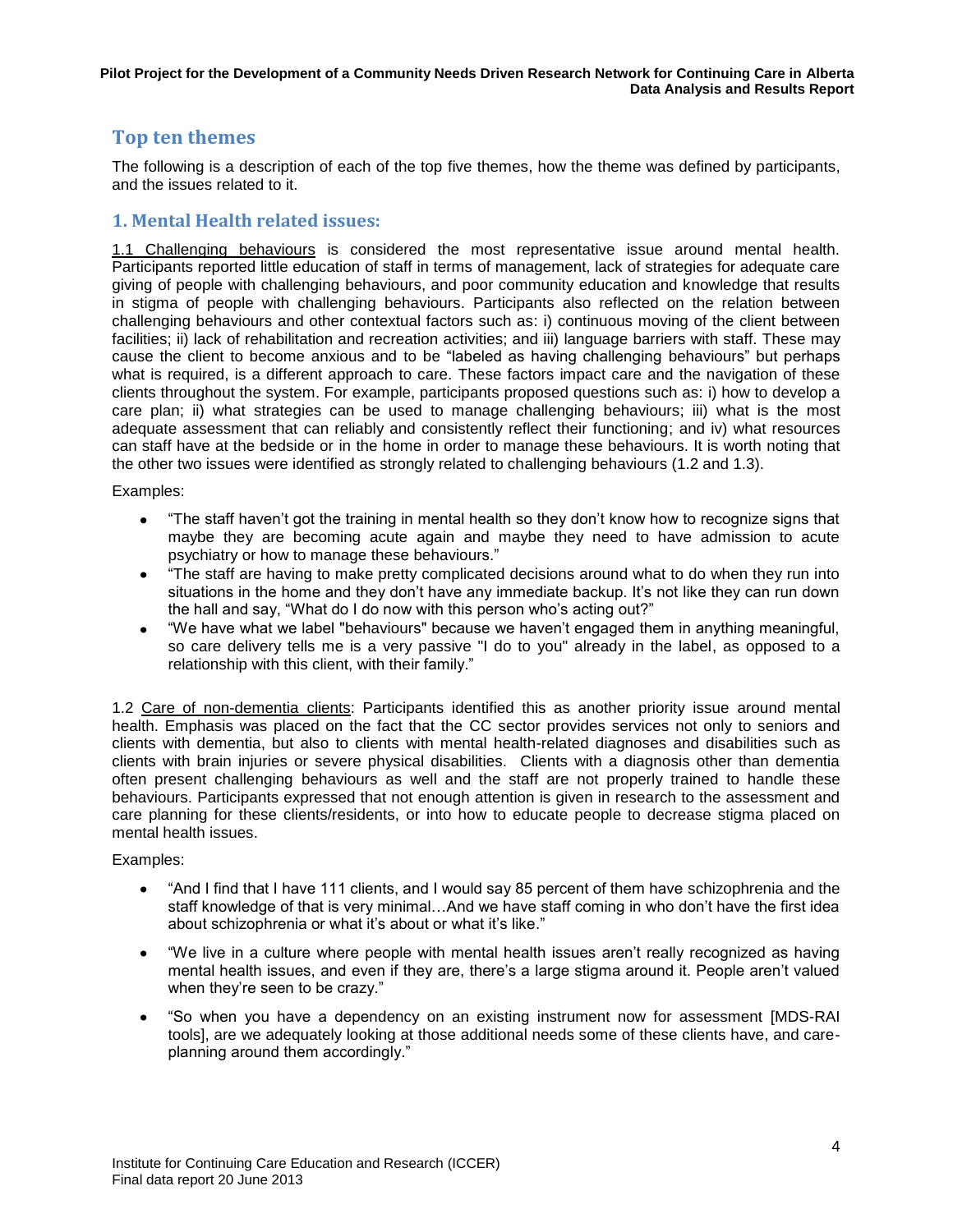1.3 Client mix: The issue of clients/residents with diverse needs and age ranges was highlighted. Because of the mental health issues and needs (including depression episodes of the young residents), participants perceived that research is needed in terms of best clinical practice and in standards of care.

Examples:

- "I think oftentimes, we also have with the young adult unit, THEY refuse to accept the fact that they are here and they are going to stay here and that their condition is, in all honesty, probably not going to improve."
- "... sometimes the mix of clients isn't a fit because sometimes the new clients have different types  $\bullet$ of diagnoses than the other clients have and different specific needs."

## <span id="page-8-0"></span>**2. Education related issues**

2.1 Adult learning: Participants perceived a lack of effective strategies to promote learning and facilitate transfer of knowledge into the different situations that the staff face daily. Currently, strategies are commonly associated with in-service training. However, there is poor transfer of this knowledge into care, and staff are not able to use that knowledge in other CC settings. Knowledge seems to be compartmentalized. Staff feel that sometimes the knowledge is not available to them when they need it, that is, when they are facing a particular situation or client. Time invested in education is often not perceived by the system as being productive time and that imposes additional challenges in terms of motivation of staff and managerial support.

Examples:

- "How do you effectively share the information with the staff in a way that they are going to understand and retain, and be able to use it, instead of overwhelm them with 'here is a stack of reading'."
- "I think sometimes there's a disconnect in the training that we provide, somehow is a small portion. How does it get sort of - how does education move with individuals as they move through the system."
- "I think it would be really great and my goal would be that we could look at for the facility to have  $\bullet$ online orientation and ongoing education and access."

2.2 Effectiveness and outcomes: There is a need to assess the effectiveness and short- and long-term outcomes of education strategies. This includes assessing how performance and practice is impacted by in-service strategies and their impact on care.

Examples:

- "How do I see the outcome that my education is effective and then that I am able to get them to  $\bullet$ transition that knowledge faster?"
- "Is that outcome piece to say you are now not only tracking how many hours someone goes to education services, but what's their performance like on the floor, and how does that reflect that they're actually taking the knowledge into their practice and how are they able to actually transition it, no matter what the client looks like."

2.3 HCA Training: Participants reported a critical issue in the lack of standards for HCA base training, which is not conducive to good quality care. The HCAs' competencies provided by base training are compromising the quality of care and the team development in the different streams.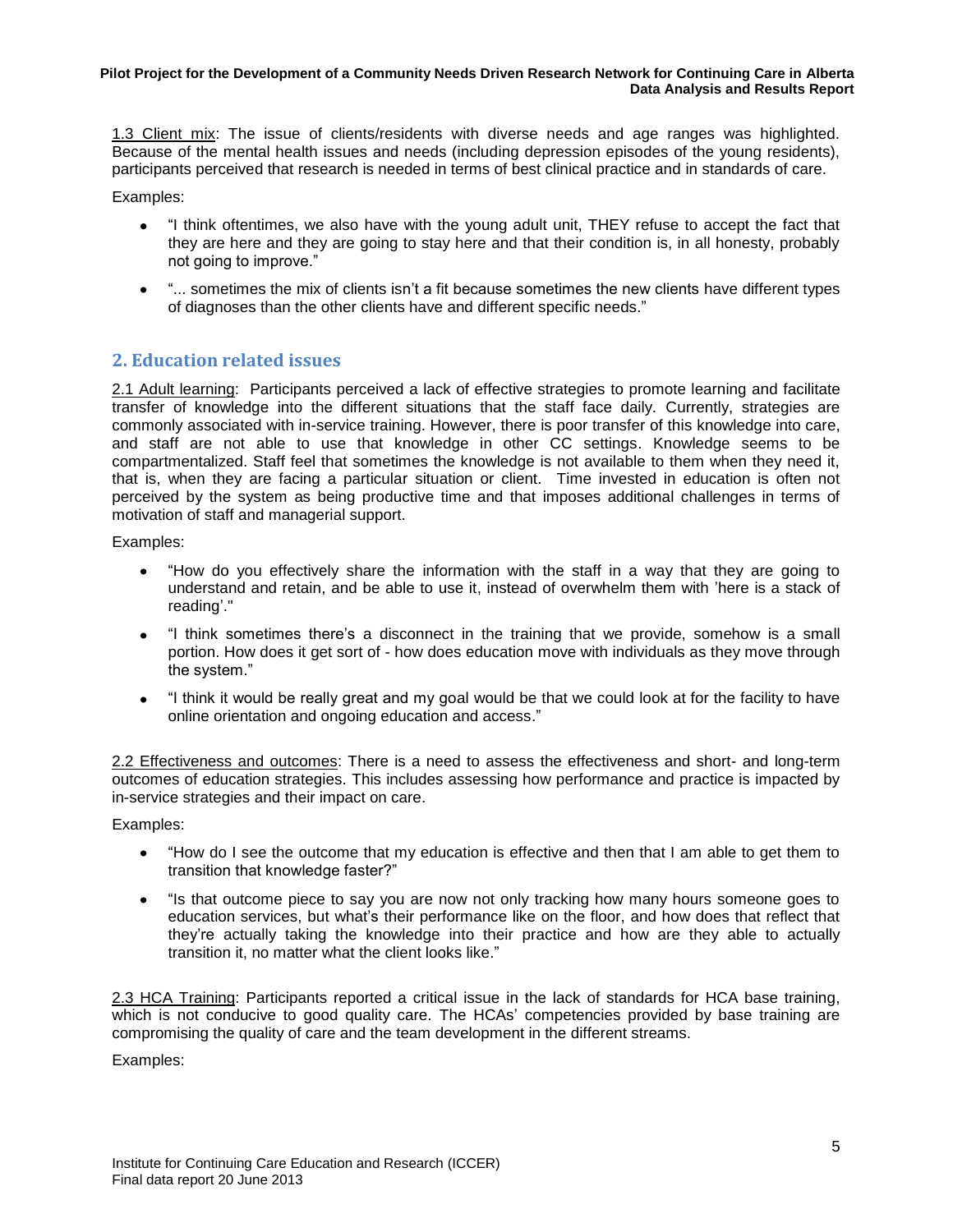- "I had the opportunity to kind of work with a new HCA program and it's very evident that there's knowledge lacking… it's get them out, get them a job no matter what the standard is…so then your outcomes become very poor, because that knowledge retention isn't there."
- "They don't know what home care is and once they get to the houses where they are supposed to  $\bullet$ work they just say "oh this is hard" and they quit and they go to facilities."
- "… it's about HCAs having the training, about cleaning the facilities, because every assisted living facility the health care aides have to do the cleaning, and dietary, too… So that stuff isn't being taught in the health care aide program. And like P4 said, so then we get students to come here [referring to assisted living] or people come here from school and they're, like, 'This isn't what I was taught'."

## <span id="page-9-0"></span>**3. System navigation and transition of care**

3.1 Information and education: The most critical issue identified around system navigation was that of information and education for staff, families and clients, and the general public. Participants expressed that the lack of adequate information about the roles and services provided by the different levels of care in the continuum causes great confusion, adds time spent navigating, and ultimately impacts care for both the staff and the client. Front-line workers don't feel that they know how to adequately navigate the system. This then becomes a bigger issue for families who lack the resources and education to navigate the system effectively.

Examples:

- "What they do is they hand you a list and you start phoning and you hope that somebody at the end of the line will take that, and will know what to do."
- "It's very confusing for me as a new manager. I cannot imagine having a family member-- and we ran into this with transition all the time where the doctor doesn't really understand that world of navigation either so we are in the middle of trying to sort it out. They need a navigator to navigate them through the whole system: level of care, wherever they are going, and it doesn't end with their first placement, which might be assisted living but might go to long term care. This is very, very confusing for families."
- "It's hard for US to keep track of who does what, let alone families. As you said, sometimes  $\bullet$ there's overlap, there's grey."
- "My goal in my life is to have a system navigator position somewhere in our health care system; this is my number one."
- "I think that there is more investigation that needs to be looked into regarding family knowledge and expectations pre-admission to long term care; in comparison to the reality of the services and the resources we have to offer."

3.2 Assessment: The time frame in which clients/residents are assessed is an important issue, as well as the details of that assessment. Participants discussed the fact that clients are not thoroughly and adequately assessed and this causes them to be placed at a facility that may not be the best fit or even the level of care that they require.

- "To have more of that transition area and some research to show what is the best time frames,  $\bullet$ like how long is that assessment period, [be]cause if we were able to better place individuals in the right environment, we might be able to support it."
- "When at first we do assessments every three months and between the first two assessments a large proportion of our residents are much, much better, so we are thinking well is this the best place for them?"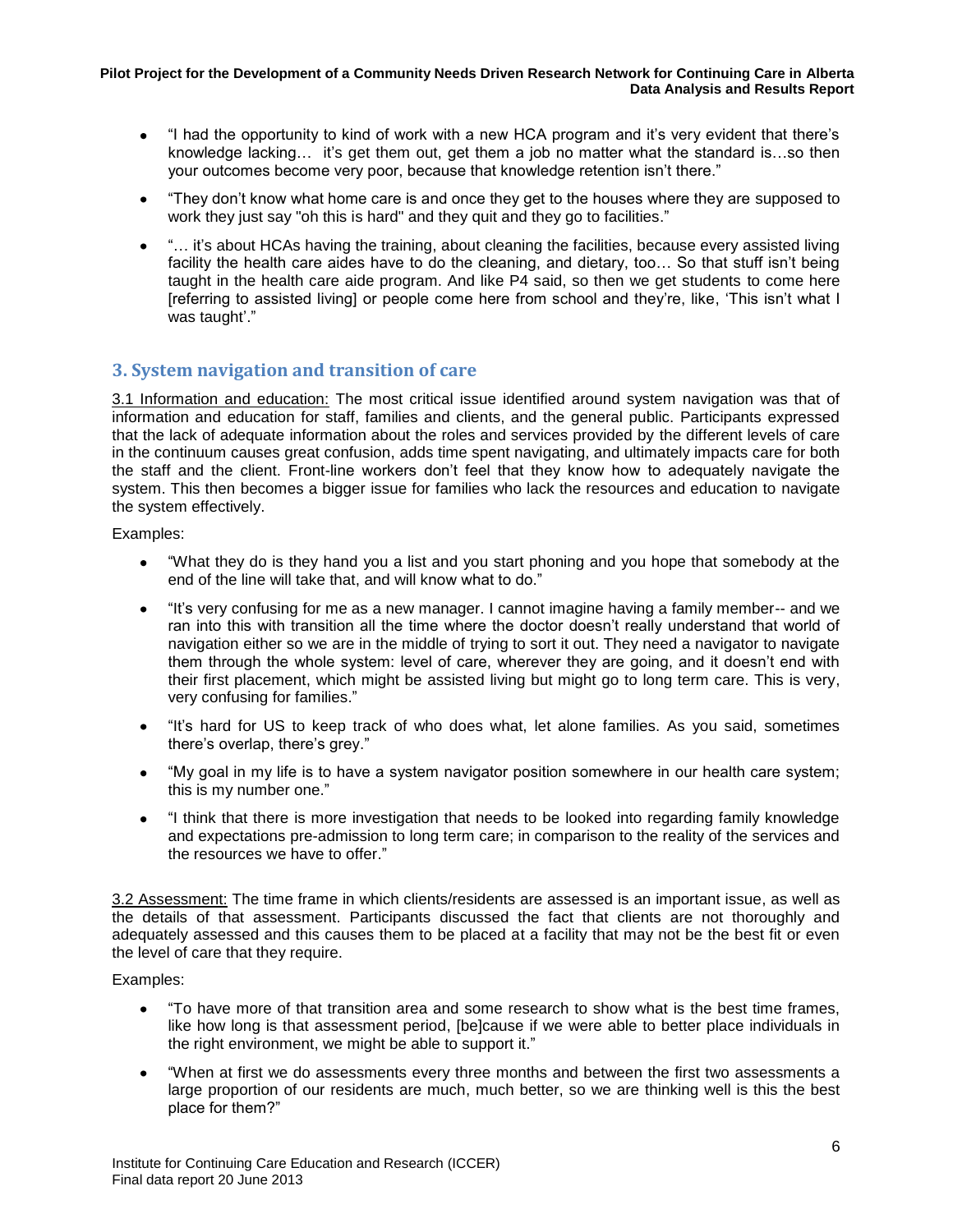3.3 Impact of system navigation and transition of care on clients and families: Participants discussed that the impact of this process is often overlooked. Transition may potentially cause behaviours to increase, or the client's functioning to deteriorate. Participants brought up potentially useful research topics such as: i) the impact of relocation syndrome on clients; and ii) tracking the experiences of clients and families as they move across the system.

Examples:

- "I would like to see research on relocation stress syndrome and the impact of that pre-admission  $\bullet$ visit, 'cause I know most don't traditionally do a pre-admission visit…and then you wonder why, if they're moving them, particularly to a dementia unit, where the behaviours increase - 'cause I relate it to kind of like a woman wouldn't give birth at a maternity ward without touring it first, yet it seems to be okay to move these residents to a place, and where they live for the rest of their life, but they don't even get to see it."
- "Has anyone ever looked at tracking an experience of a person in the system? So from the time that someone is, I mean they are still, at home, they are using home care services, then they need to progress to the next step in the system, and actually following people through the system to try to identify experiences, inefficiencies, and to look at it from a system perspective?"

## <span id="page-10-0"></span>**4. Technology for adult learning and point of care**

Some of the participants described having had interactions with technology for training, communication, or care provision. In general, participants see this as a critical area in which research and evidence could support the implementation of technology in the CC sector. Participants identified technology as a much needed potential source through which the following issues could be addressed: i) training; ii) point-ofcare learning; iii) communication between disciplines and team members (team development); iv) communication between staff and families and education regarding client's current state and needs ; v) better use of human resources (rehab staff or physicians that are not available 24/7 could have access to daily updated information on client's progress); and vi) literacy of staff (using picture- based or userfriendly technology interfaces could facilitate performance).

- $\bullet$ "It would also be interesting to see if there's a difference between organizations that are more paper-based flow vs. you know, Point Click Care actually has pictures and things like that that the individuals—so is there a better understanding by the HCAs staff or the, being able to use a picture vs. having to put in words and trying to interpret."
- "Technology can also help us communicate to the family because we have a case care conference and we project all our data and the trend and it helps the family understand that so and so has not been eating and that's why she has weight loss and that's why all this is happening."
- "I think we need research on technology and the impact on care because we do everything so manually, we could use ways to do it electronically and this could impact our data that we collect to inform decision making."
- "And there's also some old-school thoughts on—by some of the administrators in the care centers that they don't want their staff to be searching the web, they don't want—we have sites that there's no Google, there's no access to the internet outside of what's posted on … So that's frowned upon, that's … you don't sit, you don't do the—that investigation, then, isn't being reinforced, it's being (chuckles) suspended, basically, from the top down; you don't spend work time doing that kind of stuff. So how do you get research information out to that front line user, then, is the question."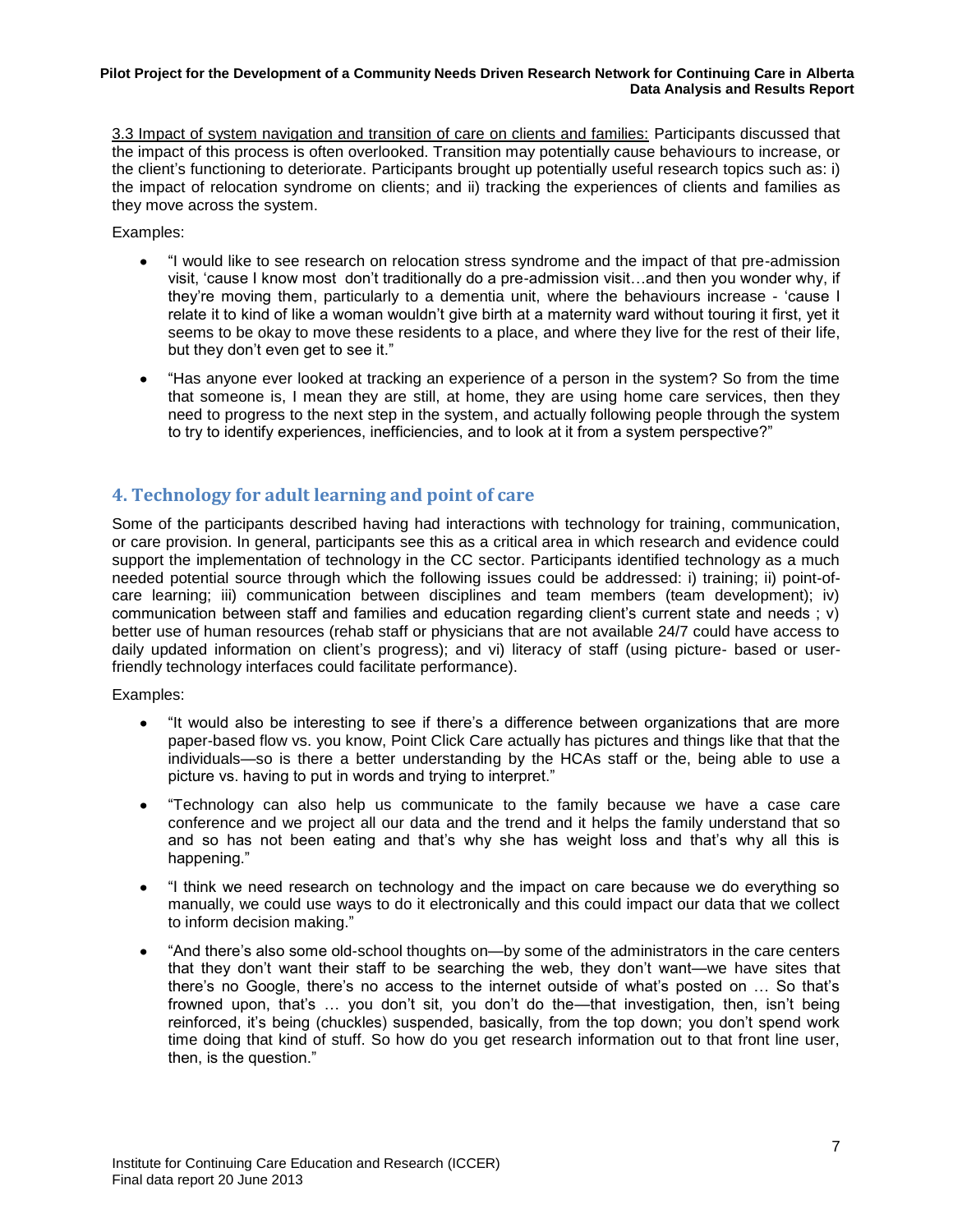## <span id="page-11-0"></span>**5. Role definition within the CC sector**

This issue was discussed mainly as a result of the overlap that exists among the tasks assigned to RNs, LPNs and HCAs across facilities. This relates to the increasing demands that are being placed on LPNs and HCAs in settings where they are leading the care without the appropriate critical thinking tools to do so. It is unclear whether LPNs have certain competencies that can allow them to lead and drive some care settings, or whether they are being asked to do so without providing them the necessary educational tools. Participants mentioned research ideas that could benefit this area such as; i) comparing outcomes of care between RN and LPN driven tasks in certain key areas (Examples RAI assessment); and ii) exploring which competencies RNs, LPNs, and HCAs perceive to be within their role and competencies in the CC sector, and compare that with the actual care models.

Examples:

- "And when you go from one model of care that is an LPN focused model of care to another model of care which is an HCA [led] model of care, and these people need to be superstars in their organizations, how can we have that within our scopes of practice?"
- "To have some research around competencies of the LPN vs. the RN, around scope of practice, and you know, um, as the assessment leads."

## <span id="page-11-1"></span>**6. Staff Retention and Recruitment**

Staff retention and recruitment was considered an issue with very unique characteristics in the context of CC. Participants identified this issue in terms of the initial recruitment of staff, and the retention and work environment:

6.1 Recruitment: Staff expressed frustration and confusion regarding the difficulties of attracting nursing and rehabilitation staff to the CC sector. They describe the emphasis that is given to acute care and recovery settings during the formal training of these professionals. Their expectations are often related to those settings in which the goal of interventions is that of improvement and recovery. The CC sector cares for a population that is often severely disabled, or experiencing a compromised aging process, and the goal is not so much to improve, but to maintain independence as much as possible and to promote quality of life. Additional challenges that can make the CC sector unattractive for young graduates are the stigmas associated with mental health issues and the challenging behaviors that staff deal with across the continuum.

Participants also expressed the challenges in recruiting HCAs who have the interpersonal skills necessary to care for the clients and to deal with the job demands. They often referred to the unrealistic expectations of HCAs that leads them to frustration and burden when faced with the job expectations. This is potentially related to the training they are getting, and the competences being developed in those training programs.

- "It's not a sexy area to go and work. It just isn't. But part of that is lack of knowledge and understanding of the benefits of having those disciplines and the impact of some of the quality of care."
- "What are we missing? Why are we not attracting the experienced or the eager nurses and health care aides and occupational therapists into continuing care settings? Or why are they leaving?"
- "How do we ensure that the people that we are hiring and training for these programs are gonna  $\bullet$ be the best fit? Because we all know that unless you've got the right temperament for working with this group, doesn't matter how smart you are, it doesn't matter how much you know, you are not gonna be good at it".
- "… because if they come from school (I don't know what they teach them in school) it's different  $\bullet$ from what they're coming into."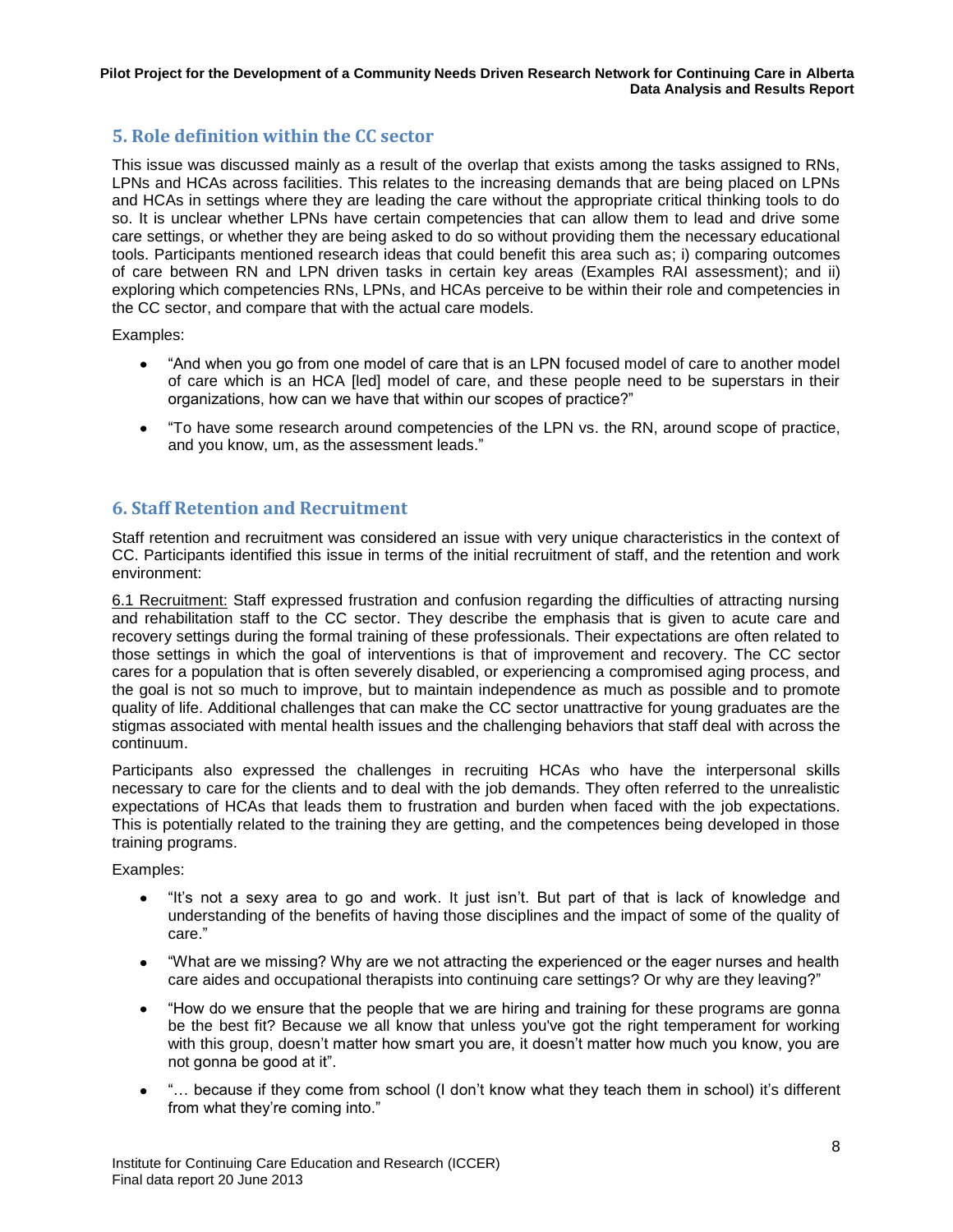6.2 Retention: Once staff are recruited and hired, the issue of staff retention emerged as a critical issue that has a direct impact on quality of care. For example, HCAs often quit within few months of starting in the position. This in turns impacts the in-service training, the team development, and the costs related with additional hiring processes. These sudden resignations cause organizations to rely heavily on temporary staff, which increases the confusion of the client and the families and impacts the procedures and routines of the site. Issues with retention also place additional demands on the rest of the staff and increases the likelihood that they may also feel inclined to leave the job, or experience health related issues. Other factors related to retention are associated with pay, which participants feel does not correspond with the huge amount and type of work that these providers are asked to do.

Examples:

- "People aren't valued when they're seen to be "crazy," and therefore, anybody who works in an industry that's caring for people with these mental health issues, their work isn't really valued either. Outsiders aren't real advocates of giving these people raises."
- "… you want the long term dedicated staff. So what is it that we need to do to keep it that way? and that impacts knowledge translation because you are always trying to keep everybody up to speed."
- "Once we get the right people in the door, what do we need to do as an organization to help them realize like 'oh this is good place I want to stay at in the long term' instead of 'oh god this is just insane. I might as well apply for the next open job that comes up at Wal-Mart."
- "They would hire a health care aide and they [the HCA] would just work for two weeks and be  $\bullet$ gone. And I think clients and residents are suffering from this."
- "And others even quit before starting. They don't know what home care is and once they get to the houses where they are supposed to work they just say "oh this is hard."

## <span id="page-12-0"></span>**7. Working with families**

Participants reflected on working with families as an important and often overlooked issue in continuing care. They defined this category in terms of five broad elements that require researchers' and clinician's attention:

7.1 Family's role: The diversity of the population served by the CC sector in Alberta is also reflected in the diversity of the families and their unique journeys supporting a loved one. Sometimes families can be very involved. Others are informed and only actively involved when requested and some are not involved at all. The role the family plays has the potential of improving the quality of life of the client while allowing the staff to concentrate on their work and programs with the client as planned. Participants illustrated this point by reflecting on clients with involved families who, from their perspective, show better disposition for recreational activities, more stable moods, higher levels of engagement, and better personal hygiene. As well, these families tend to organize more care activities both in-facility (e.g. hairdressing appointments) and external to the facility (e.g. dentist or specialist physician appointments). Participants commented on the level of involvement of these families as being appropriate and as reflecting that these families trust the staff. This level of trust allows them to monitor and give feedback to staff while also being willing to receive education and information. When levels of trust are not adequately developed, families can put pressure on staff and cause unnecessary setbacks on the clients' progress. On the other hand, families who are not involved not only impact the client, but place additional demands on the staff that can cause staff members to assume responsibilities outside of their competence and mandates.

Research on this issue could provide evidence and a better understanding of: i) the impact of family's involvement in client outcomes; and ii) strategies that can positively encourage family participation and family-staff team development. Research could also inform the CC sector by providing insight into the expectations of families and their perceptions of their roles in the CC sector.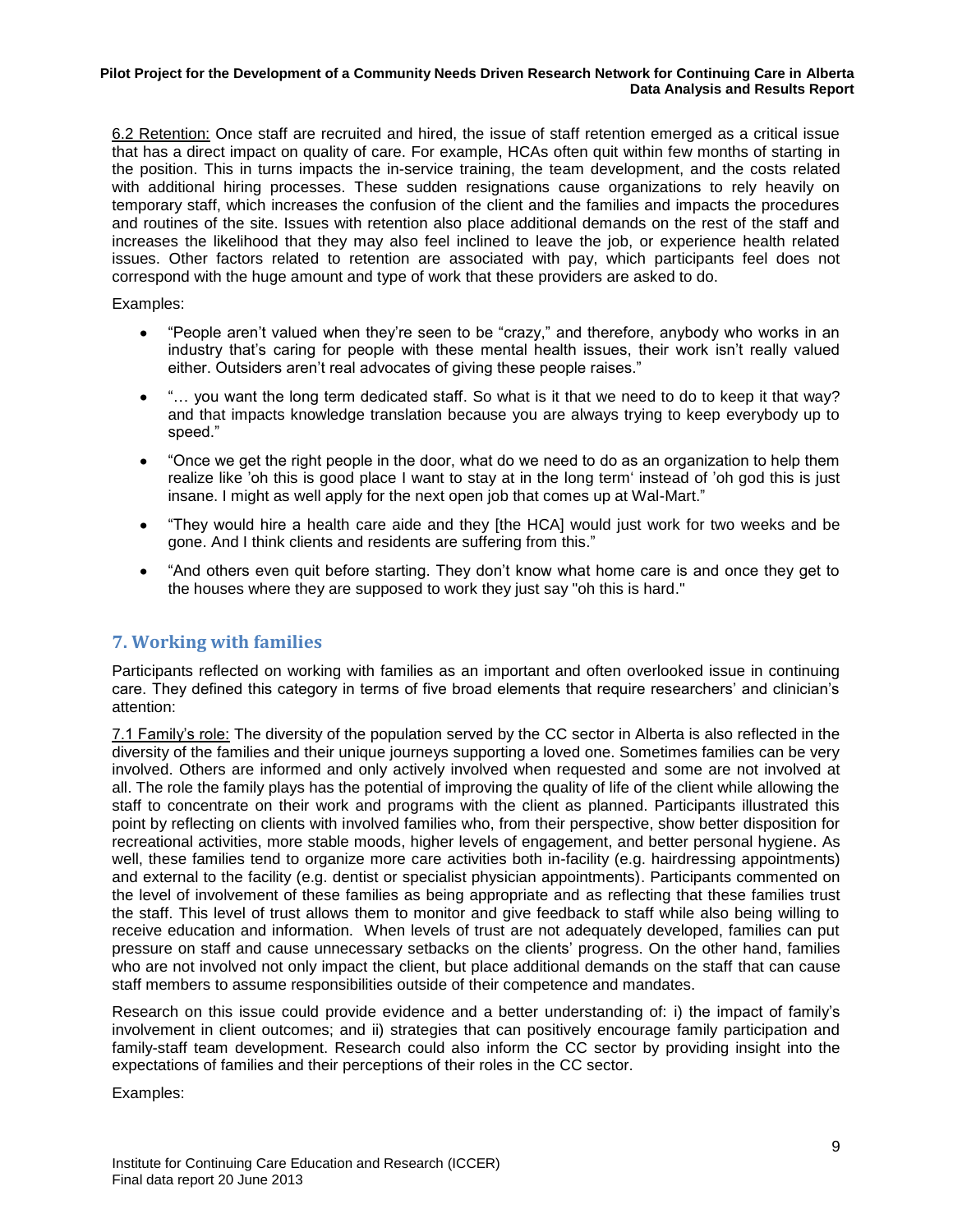- "Some of them say that the staff are their family because they are the only people they see."
- "I think we have to really work at including them; I don't think it comes natural to us. So they  $\bullet$ often play a huge part of that individual's life, but they are just being treated as outsiders coming in, as opposed to part of the care team."
- $\bullet$ "… but kind of the overarching idea should be that you ask families, you collaborate with families to come up with mutual goals to find out what their values and priorities are."

7.2 Families as CC clients: Participants commented on the amount of time and resources devoted to educate families in terms of the disability or aging process of their loved one. Several factors such as cultural background, stages of grief, coping strategies, and unrealistic expectations make this process more complex. As a result, front-line workers feel that the CC sector is not only caring for a client that comes into a long term care or supportive living facility, but it's actually caring for a family, and research needs to be done to explore the dynamics of family-centered practice and not only client-centered. Staff feel that society is demanding that the CC sector redefine who the client is, and to develop strategies to support families in the process. This could also impact the burden on staff and the quality of life of the client. Another way in which research can support workers in this area, is in the development of knowledge translation models for families and tools that can provide staff with a framework for communication with families in stressful situations.

Examples:

- "Work with family caregivers, they are so burdened with the information, there's so much  $\bullet$ information coming at them that they are scared of the diagnosis, they are scared of what it means, we can provide lots of education, all of us can, but it is how it gets coordinated and repeated in the same way."
- "We don't know because it's also that we get a "Do I want to hear this little piece on the diagnosis" piece, and then at what point can we give them more about long term care, then at what point can we introduce end-of-life care."
- "I'll talk to families in the hallways, or wherever, and I've got them in tears, not meaning to, but it's because I'm trying to explain to them that this is normal process, they don't understand it. It's horrible that families don't get more education."
- "What I would like to know about that topic is what families need from us."
- "The family is kind of the client, you really can't separate them."

7.3 The overlooked value of family's knowledge: Participants expressed a growing awareness related to the knowledge that families have as previous and primary caregivers of the client. Their past experiences and knowledge of the client's personal history and background equip them to deal or contribute to the management of critical issues such as challenging behaviors, non-verbal communication strategies, and preferences or dislikes. Participants feel that the CC sector often relies on the academic knowledge and training of staff, establishing a dynamic in which personal knowledge of the clients is not as relevant or even acknowledged, considering that most families have no formal training in health care. Research is needed in order to explore and understand more about this family-based knowledge and how it can be incorporated to team development practices in which families become part of the caregiving team.

- "... so family would be a key link to sharing their knowledge of what works with their loved ones and how I can work with them."
- "…we aren't giving credit to families with NO education, with NO base knowledge, and they have  $\bullet$ a vast knowledge that we haven't respected."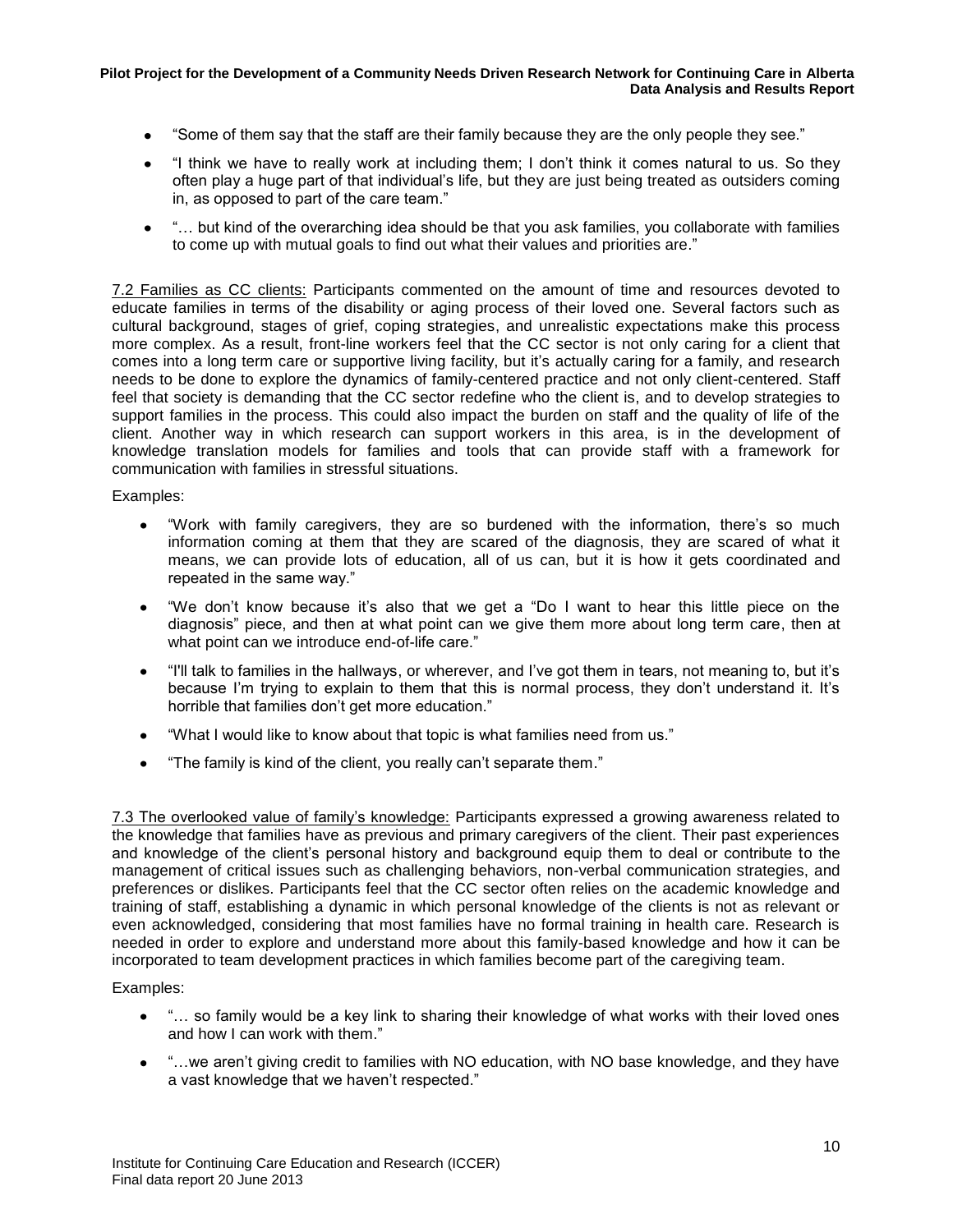• "... but have we respected what the knowledge is of the family as a caregiver coming into the care center, or we haven't because we are nurses and we know it all?"

The issue of working with families was found to be strongly related with that of system navigation and transition of care. Participants reported this issue as being one that has a large impact on staff time and efficiency due to the amount of time that is currently being spent in family education, information and advocacy.

## <span id="page-14-0"></span>**8. Caregiving**

This issue was one that emerged initially as a very broad category. Participants used the term caregiving to refer to many and different care related situations including care delivery models and staff cultural backgrounds. However, these very distinct categories, such as care delivery models, emerged as separate phenomena in the analysis process and were therefore considered as separate. During the sessions, participants were also prompted to explain in more detail what they meant by caregiving issues. As a result of pulling out separate distinct categories and of analyzing participant's response, caregiving was often and particularly related with three consistent issues across sources: i) attitudes and attributes of caregivers that impact care giving; ii) the issue of caregiving for couples in the CC sector; and iii) the impact of clients' habits and addictions on caregiving.

8.1 Attitudes and attributes of caregivers: Participants expressed that the attitudes and inter-personal skills required to successfully provide care, are often overlooked in training, recruitment and team development. Such skills and attributes are considered to be fundamental for providing quality of care. Research could help understand more which of these skills, attitudes, and attributes are important, and formulate strategies that could help staff develop and use them effectively.

Examples:

- "And also remembering that we are providing care for people that there's still so much of their  $\bullet$ lives that we don't impact. Just like you said, we take care of the physical things, but we miss a lot of what gives you quality."
- "I think that there's lots of work to be done with all levels of staff regarding boundaries,  $\bullet$ professional boundaries; you know, to be engaged and attentive and kind to the residents that we look after, but also keeping that—that you're there as a caregiver, that is your purpose."
- "Well, and how do you teach compassion? Those interpersonal skills, how do you develop those  $\bullet$ among your staff?"

8.2 Caregiving and couples in the CC sector: An emergent issue of increasing importance to staff is that of providing care for couples in the CC sector. More often, staff are seeing aging couples who require different levels of care. Because there are no current strategies, and few facilities, to accommodate couples with diverse care needs, the couples are usually separated. Staff expressed the impacts they perceive that this has on care for the couples. Research is needed in order to identify the characteristics and demographics of couples in this situation, and the impact that the different accommodation options may have in terms of costs and care for the family members.

- "It is quite problematic when one spouse needs long term care maybe the other spouse needs  $\bullet$ level four and because they don't fit exactly. It is hard to keep them together."
- "… you know for people who have been married for maybe 60 or more years, where one spouse could provide a little bit of support for the other one, they are separated and it's quite traumatic for them."
- "I saw a man in the community who has been separated from his wife who has dementia. He is in a different facility and when he goes to visit and the wife is engaged in a relationship with another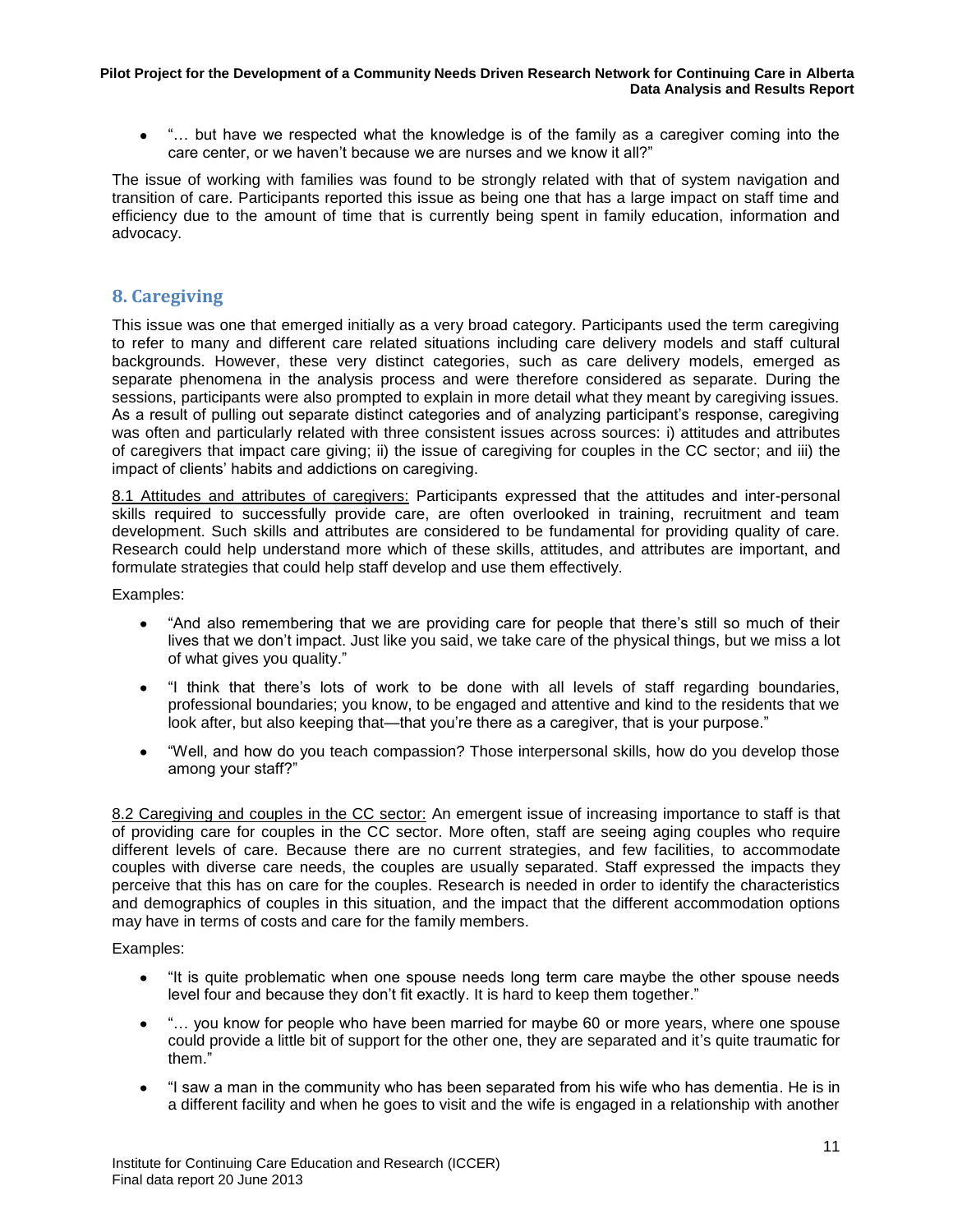male on the dementia unit after he lived for 50, 60 years with this one woman and that's all we are able to provide?"

8.3 Caregiving and the impact of habits and addictions: When discussing caregiving issues, participants commented on the huge impact caused by the clients' lifelong habits and addictions. Many of the current CC clients have tobacco or alcohol addictions. Since smoking and alcohol consumption is prohibited in most facilities, staff are having to deal with the additional demands imposed by addiction related behaviors and symptoms. Participants feel that the impact of these addictions, specifically tobacco, hasn't been adequately addressed and that care staff lack the necessary tools and resources to support clients and provide care when considering these additional issues.

Examples:

- $\bullet$ "But there's one addiction out there that they totally ignore and just banned totally and it's cigarettes. And that is a huge issue."
- "And from a health promotion standpoint, smoke free is great but yet this is also these people's home and from a quality of life issue that's a huge deterrent for them. So how do we balance the two?"
- "And these people are 80, 90 years old, they've smoked their entire lives, and it's an addiction. It's not like they can just quit."

## <span id="page-15-0"></span>**9. Intercultural issues**

When reflecting on intercultural issues, participants described issues related with the cultural backgrounds of both staff and clients. Both perspectives impact care and team development.

9.1 Clients' cultural backgrounds: On one hand, the increasingly multicultural background of the Canadian population is reflected on the CC sector. With an aging population, more and more clients with diverse cultural backgrounds are coming into the CC settings and programs, demanding intercultural competencies from care staff. This raises questions regarding the impact of cultural differences in the dementia population and in those with mental health issues. Clients with diverse cultural backgrounds and their families have differing expectations and needs in terms of care, as well as certain boundaries important to them in their interactions with their caregivers. These cultural and spiritual needs, as well as their impact on the clients' and families' experiences of care and expectations, are not well understood. Also strategies are required to help staff deal with, and be prepared to support, clients with differing cultural backgrounds, such as developing inter-cultural competences.

Examples:

- "We have generational types of issues and understandings, beliefs, practices, and then we also have cultural, and how does that affect the family and the clients' perception of their care and happiness with their care?"
- $\bullet$ "…is a very important area and understanding what the various backgrounds bring. Like Jewish, what's important to them. And understanding what's important with the various Islamic groups, and the Buddhists, and the Sikhs. And understanding and being able to be supportive in an appropriate way to the various cultures."
- "So we have a fair number of residents, who are of a different cultural and religious background and I think it's becoming more and more difficult to help them to meet their cultural and spiritual needs."

9.2 Staff's cultural backgrounds: The cultural diversity of the Canadian population is becoming increasingly evident amongst the CC staff. HCAs and non-direct care staff (Examples dining room staff and housekeeping) are often new Canadians. This creates additional challenges to the caregiving dynamic that participants felt are related to having English as a second language. Participants reported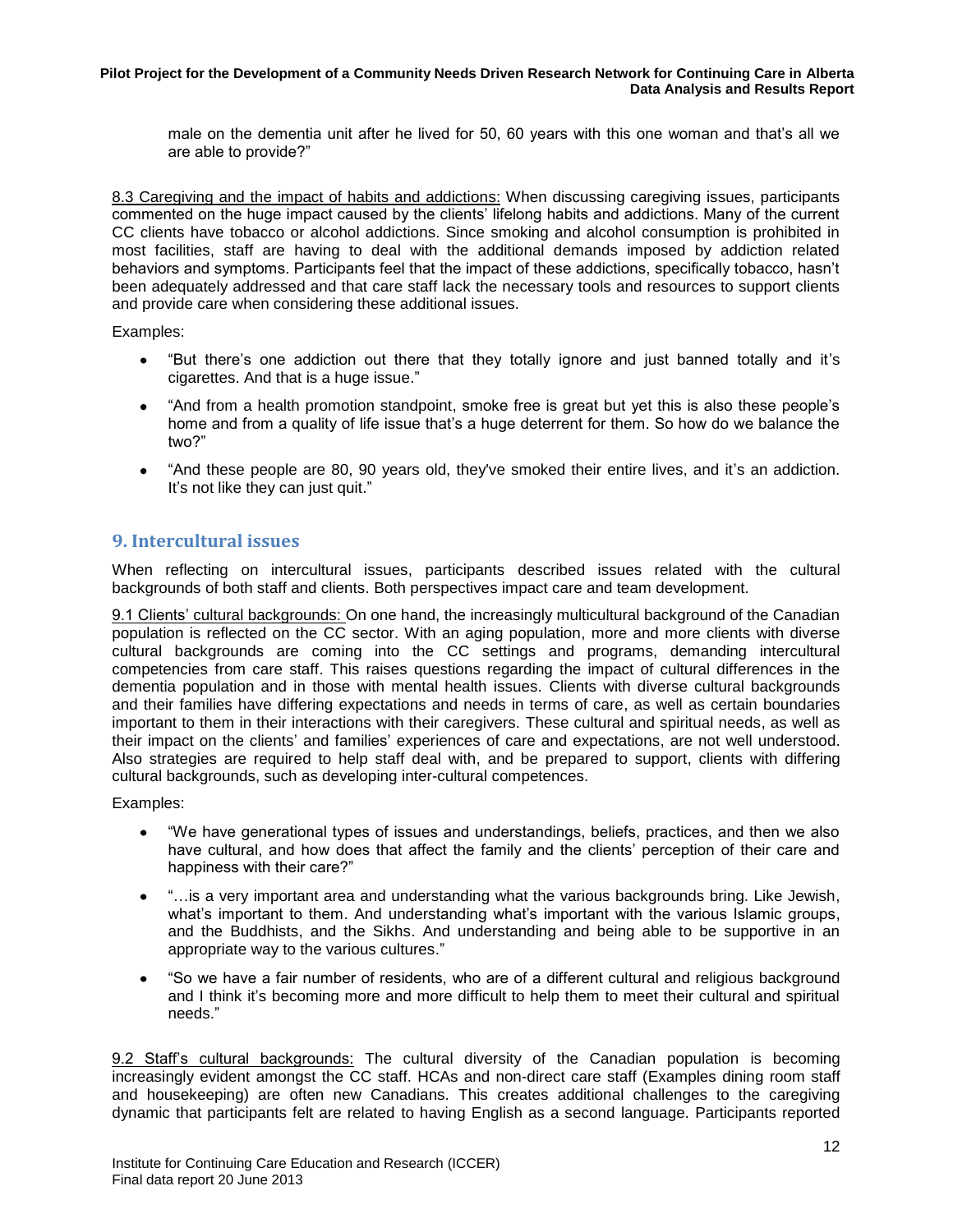several similar experiences in which staff used their native language in the work setting to increase efficiency and to overcome communication challenges. The use of languages other than that of the client's is perceived as increasing clients' confusion and disorientation, and potentially increasing challenging behaviors.

Participants also commented on the fact that immigrants with professional medical or nursing backgrounds, and other graduate education, find it hard to meet the requirements to practice in Canada. Therefore, they often seek HCA training and positions. The fact that they have this base knowledge can also cause them to feel frustrated and seek responsibilities more like they would have had in their home country.

Examples:

- "… as a resident you can have different cultural languages being spoken… caregivers would speak in their own language and I don't know if there's actually education that it's important to speak in the language if you can, I mean they already are confused and having dementia problems and then all the people around them are speaking in another language, um, it not only isolates them, but it also confuses them."
- "I'm not sure of what education or research has been done to show the impact on the residents  $\bullet$ when staff speak other languages in front of them. Specially, for people to be able to take that information into a study it would show to them this is what happens to this particular resident when you are talking in a different language."
- "The majority of the health care aides are new Canadians, maybe more nurses and so how do you help them deal with us. And communication, um, in cross-cultural or transcultural nursing, communication patterns."

## <span id="page-16-0"></span>**10. Need for rehabilitation and recreation staff**

Front-line staff across the province expressed the need for research that documents and identifies the benefits and impact of rehabilitation and recreation services and interventions for CC clients. Participants reported that the clients, families, and front line staff see the benefits from these interventions, but the way funding is provided makes it harder for providers to justify hiring more Rehab and Rec professionals. From the participants' perspective, engagement in therapeutic and recreational interventions and programs increases motivation, independence, functional capacity and quality of life. It also appears to decrease the need for certain types of medications and reduces challenging behaviors. Though participants recognize that there is research available in this area, they point out that it is often international and therefore not culturally or contextually relevant; also it is often conducted in specific sites that do not represent the rural and urban sites, which in turn makes it non-generalizable.

- "I think another great research project might be to look at the effect, both within the dementia population and within the cognitively intact population, of the effects of a substantial well run therapeutic and leisure activity programs within the sites and its effect on antipsychotic and antidepressant use. Because I think sometimes people are depressed because they are bored and haven't got anything else to do."
- "…we need to look at what effect rehab has not only on their progress or their maintenance of  $\bullet$ independent function but also on their mental affect and their perception of quality of life. I think those are huge areas because those are areas that are much underfunded."
- "…and it seems that doing things to maintain a quality of life is not an extra it should be just as important as the physical care that we give but how do we get to the point where that IS considered just another normal part of the service that we provide?"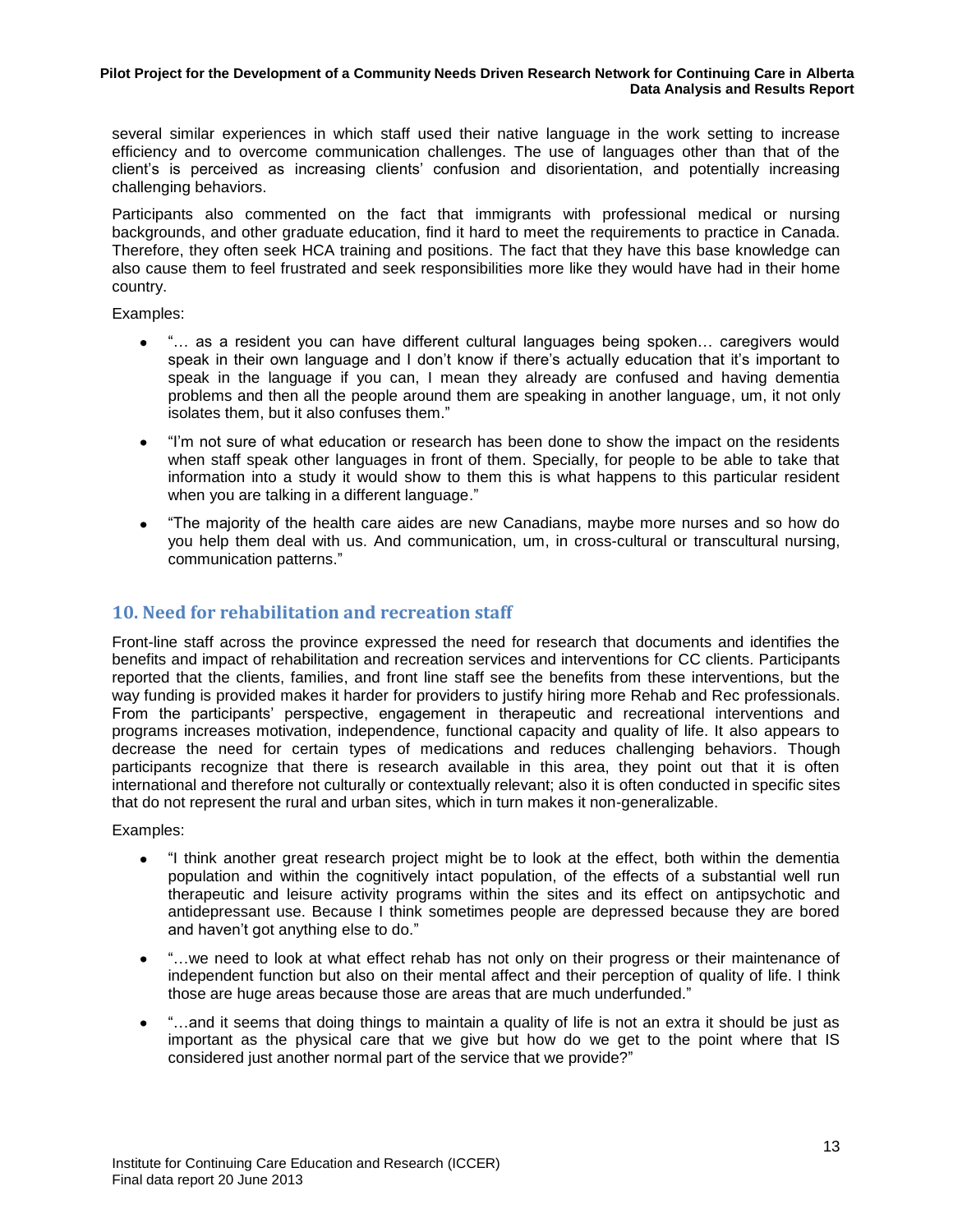# <span id="page-17-0"></span>**Location dependent themes**

## <span id="page-17-1"></span>**11. Palliative, End-of-Life and Hospice**

The issue of palliative and end-of-life in CC was especially relevant for professionals in the Edmonton area. They reflected on these issues as being emergent ones that will continue to impact other areas of the province in a larger scale as the CC clients with chronic conditions start requiring these types of services. They expressed a concern related with the current understanding of health care professionals regarding end-of-life care, which is often related to cancer patients. Health care professionals often overlook the role of end-of-life care when working with populations with non-cancer related chronic conditions, such as dementia. Two main research needs were identified by participants in this area: i) staff education; and ii) end-of- life care in CC facilities across the continuum.

11.1 Staff education in palliative care: Participants identified the education of staff as one of the pressing issues. Frontline workers are ill prepared to face and deal with end-of-life issues and are often not able to cope with these situations. This impacts care since staff cannot accurately inform or support the families or the client in the last days. Research is needed in order to: i) explore the current perspectives of staff and families regarding end-of-life issues in CC; and ii) develop strategies to handle these situations in the most humane and healthy way possible. Also, if staff were trained, they could more effectively identify clients in need of these services and get the palliative care teams involved sooner, so that their quality of life is increased and the cost to the health care system is reduced in the long term.

Examples:

- "It's really hard for staff who haven't been in this situation, so they're so sad. So they need to be more educated about palliative, about how to look after these palliative needs."
- "… and I think some people maybe had the feeling that "Why isn't he in the hospital?" So we did have meetings and talked about why it is that he's allowed to be here and pass away here, and I think that really helped the staff to understand that."
- $\bullet$ "We just want to have more education for the staff in the continuing care, trying to help them to identify the patients sooner than later, 'cause that is going to affect patient's care, their quality of life, and also a huge cost for the system. We are assuming that there would be cost effectiveness to our involvement as well."
- "I think people are familiar with the concept of palliative care in urban areas, but majority of the time, they have that concept associated with cancer. So our aim is to get people to think outside that box and look at non-cancer population. Because majority of the times, the term "palliative care" goes hand-in-hand with prognostication and how long is the patient's survival. And because for the majority of non-cancer patients, you cannot prognosticate as clearly as for cancer, or not as well as you do for cancer, people have difficulty identifying patients who need palliative care services."

11.2 End-of-life care in CC facilities: The other element identified by participants relates to the special situations of CC clients, who identify the CC facility as home, when they need end-of-life care. Clients are more frequently asking to die in the facilities and the CC facilities are not always prepared to deal with this issue. Also, when getting near to the end-of-life, clients are often referred to the emergency room, and this causes them to spend their last days in the ICU instead of hospice. Participants expressed that this results from the lack of interdisciplinary work between palliative care teams and CC, and the lack of resources to assess clients in an end-of-life situation. Research would allow exploring the costs that ICU stays at the end-of-life represent to the system, as well as impact of caring for a client in the facility at the end of life.

Examples:

"and we just had - like, our resident that was palliative that passed away. It was really nice. His sister, she did the funeral service, arranged for the funeral home to come here and do the funeral service here, because here was where his friends were, 'cause our residents wouldn't go to his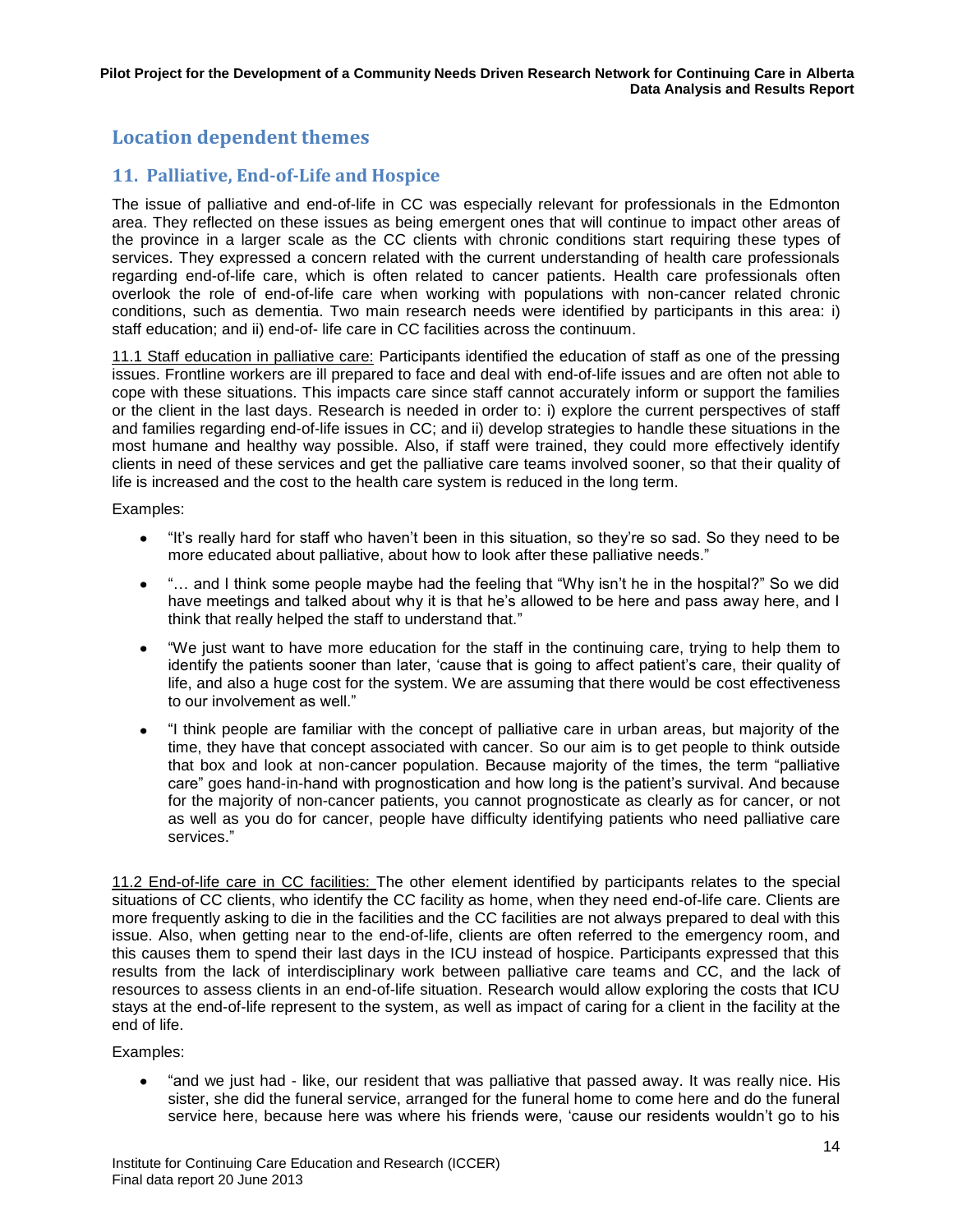funeral if it was at another place. So it was really nice that we had these classrooms to use so we had space to do that in. I don't know that—we don't have that space at other places."

- "So it's people with chronic disease, but it's also the frail elderly and dementia populations, where if they had earlier management of some of their symptoms, that advanced care planning, so they're not ending up in acute care to spend some or most of their days. So we have some numbers in our program about the numbers of people that do have Emergency visits and acute care admissions, but is so unknown!"
- "So stuff like, we have the primary prevention, but we don't have a lot of the secondary prevention. My background and my practice background from many years was critical care, and we knew for 34 years that people coming from long-term care to spend their last 10 days in an ICU is not an appropriate place for them to spend their last moments with their family. But it's still occurring!"

## <span id="page-18-0"></span>**12. RAI Research**

The RAI instrument was mentioned across the province. However, the comments were more frequent in Edmonton and Calgary. The questions around RAI assessments were frequently related to many of the other issues raised. Participants expressed the need for research to assess the impact of using the RAI instrument in care panning and client outcomes. In general, they felt that RAI is a useful tool but not enough to provide an accurate picture of the client and his/ her needs. Also, the short and long term process and complex needs of the client are not easily captured with RAI. In addition, participants indicated that using RAI with certain specific populations, such as clients with mental health issues, is not appropriate as it does not capture the complexity. The limitations of the RAI for capturing the complexity extends to the use of the RAI Home care instrument in supported living, where participants feel is not appropriate for the specific context. For this reason, some facilities complement the use of RAI with their own instruments. Research is needed in order to identify the missing aspects of the assessment and standardize a complementary tool, since RAI impacts funding. This impact on funding makes the RAI instrument a critical part of the continuing care system and participants feel more research needs to be done regarding this element. Participants also discussed the need to identify the required professional competencies of the clinician, to ensure reliability of the RAI assessment. They expressed the need for research that looks at the inter-rater reliability and outcome differences when the assessment is conducted by an RN or an LPN.

- "Because RAI doesn't capture the complex range of behaviors, my program is actually the result from that funding so, but I know speaking to our other secure dementia units who also are dealing with some pretty serious complex behaviors, RAI is not capturing it for funding purposes."
- "I find it interesting that the RAI instrument has a mental health module and has a home care module but… some of the questions that are in those modules are not in the long term care module, although they would be appropriate, given some of the challenges of the day to day."
- $\bullet$ "… maybe this is the foundation but what additional assessments are added on that becomes sort of the standard to say "when you have this kind of a population you can add these elements and get a broader, you know, more complex, comprehensive assessment to help you with those populations". So RAI plus? What could the plus be to help pull out the additional information for care plan."
- "I think is recognizing that the RAI gives minimum data. Like it seems like a lot of assessment but  $\bullet$ is still minimal. So what's a next step?"
- I would challenge another research project, is the RAI-HC, the home care instrument. Is it the right instrument to be used in Alberta's SL3-4-4D environments?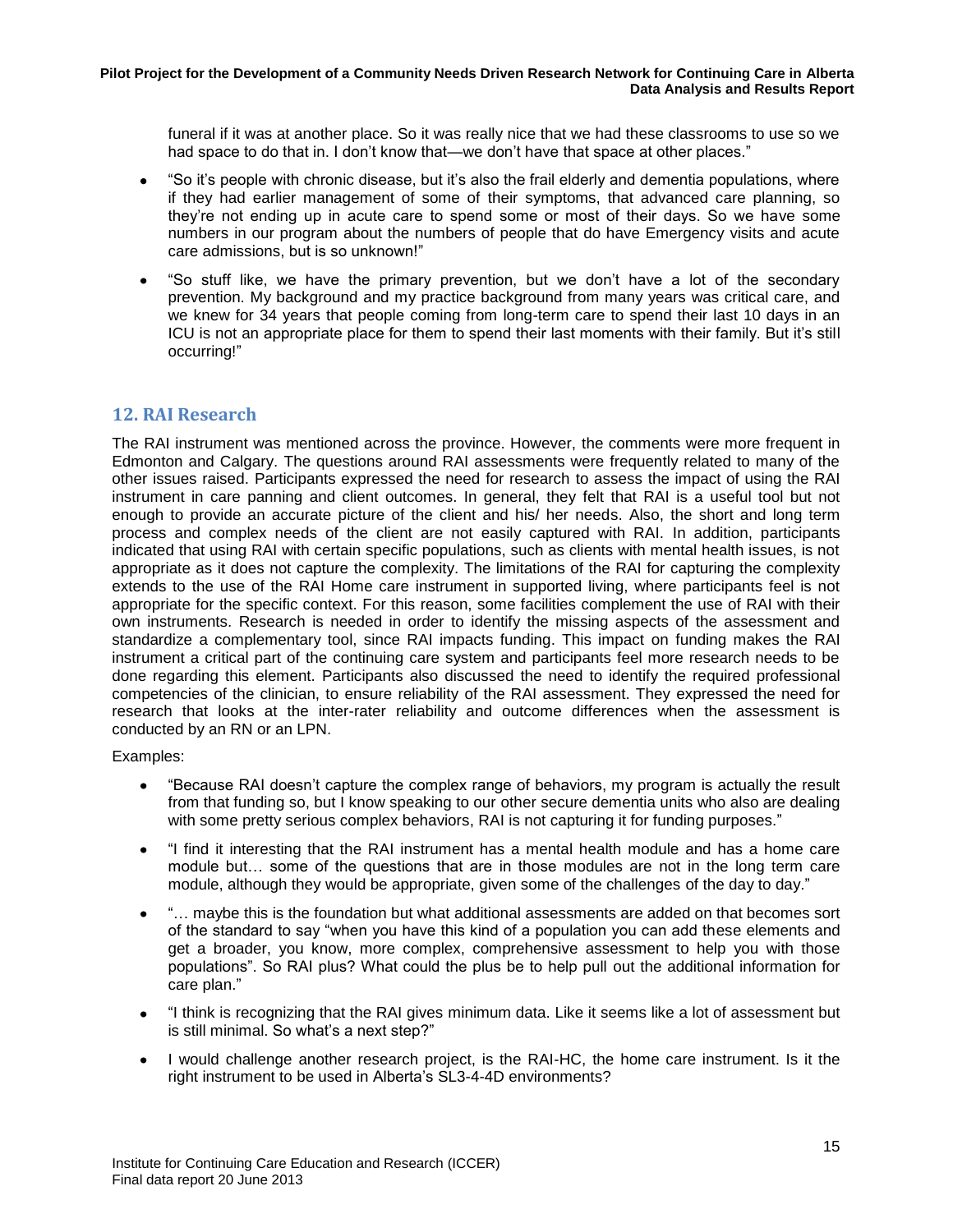"… we have sort of a mix model where some sites have RNs and some have LPNs that do RAI assessments, is there a difference in the outcome? Is it related to the training the individuals get when they first start that whole assessment piece or is it related to the basic education that they receive as part of their degree? Because I know there's a lot of discussion from different care centers, is there a difference between an RN or an LPN doing the baseline assessment which leads to the care plan which leads to everything that we do?

## <span id="page-19-0"></span>**13. AHS Policy Inconsistencies**

This theme was both identified as critical and frequently explored in Southern Alberta. There is a common perception that AHS policies seem to be inconsistent across the province with information and service gaps in areas. Participants said that this situation causes confusion among the clients and staff, and that it impacts care particularly in rural or more remote sites. Several inconsistencies were mentioned such as terminology, and service access, with clients in the southern part of the province being at a disadvantage compared with those in Edmonton or Calgary. This has also caused policies and service planning to respond to the needs of the major cities but not consider the particular situations faced by the CC sector in remote and rural areas. These concerns were supported by discussion from the northern community networking events, where service gaps were highlighted frequently.

Examples:

- "They have to get it all together so that we are on that same page so that everybody is getting the  $\bullet$ same services because we are not…. So that if you go into a facility it looks the same whether you are here, or here, or there."
- "They keep changing the words and the levels and everything, so it's hard for … and they don't really inform you when these things are changed, necessarily, so it's hard to know."

## <span id="page-19-1"></span>**14. First Nations Issues**

This theme was the top issue in Northern Alberta. It was defined by participants as the issues in continuing care related to the unique and particular characteristics of First Nations communities in the province. Several elements make the care for seniors and people with disabilities particularly hard. On one hand the geographical location causes isolation, making it hard to attract staff that can commit and are interested in moving to these isolated areas. This impacts staff retention and recruitment. The geographical isolation also makes it hard to arrange transportation for CC clients when they happen to need acute care services. Clients often have to wait longer and this can even complicate their health issues Jurisdictional issues create difficulties as facilities and professionals often struggle to identify what agency or institution is responsible for funding a certain part of the care process for the senior and this delays the access to services.

Examples:

- $\bullet$ Confusion arising from inconsistencies in geographic divisions (where you live, who funds your care, hierarchies of care, etc…)
- Jurisdictional issues for aboriginal communities prevent collaboration
- Not economically viable for health professionals to move to the outlying communities.
- No reliable transportation for outlying communities

## <span id="page-19-2"></span>**The community needs driven process**

In addition to the themes, participants often commented on the needs driven research process that was being carried out. They provided positive feedback and expressed their desire and need to be involved. The following are some examples of references made in regards to the process throughout the sessions:

"Can I ask you a question? Is there going to be some research on the difference the outcome will make in the end because you did consult, vs. the research driven derived project? Because this is